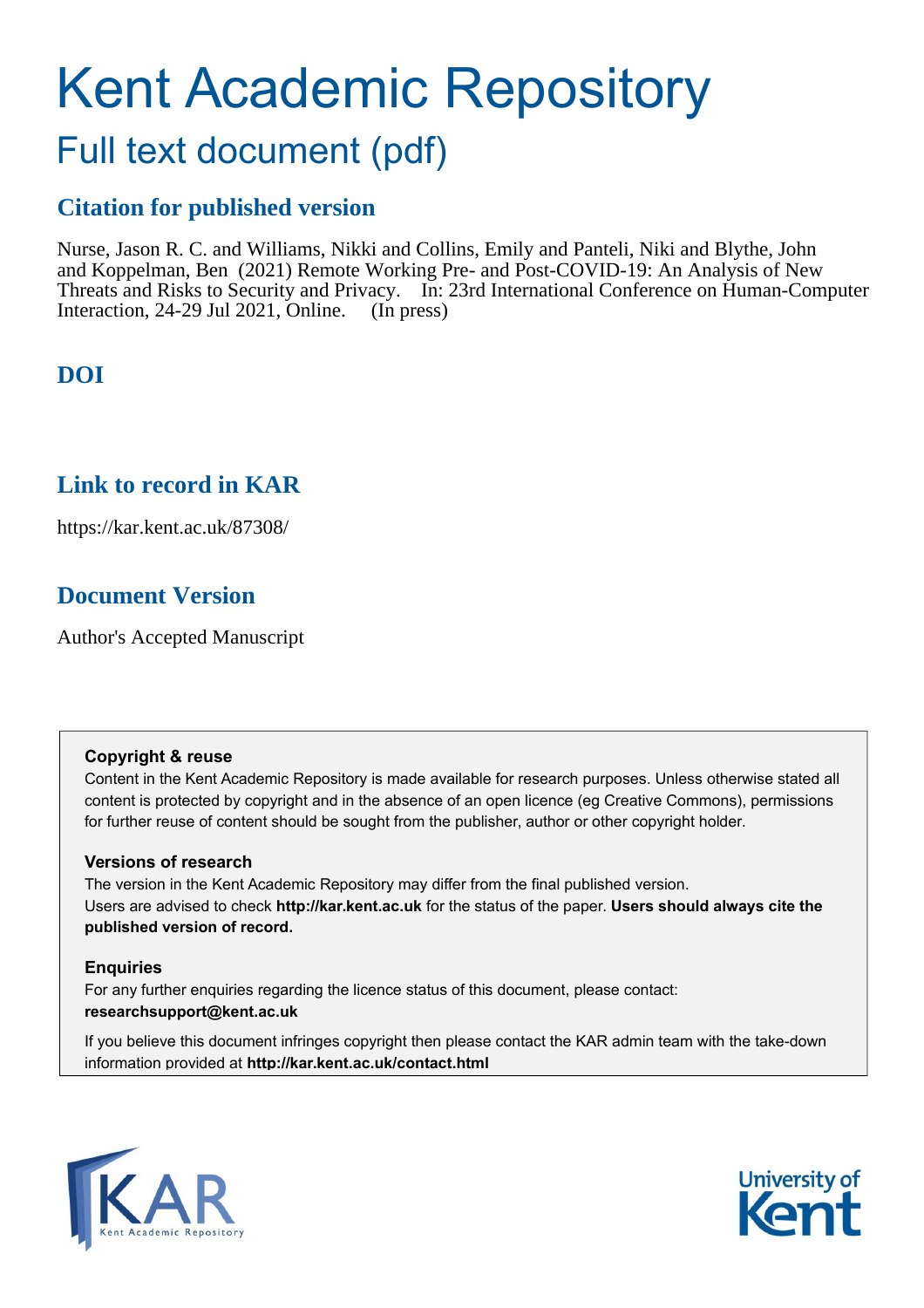### Remote Working Pre- and Post-COVID-19: An Analysis of New Threats and Risks to Security and Privacy

Jason R.C. Nurse<sup>1</sup>, Nikki Williams<sup>2</sup>, Emily Collins<sup>3</sup>, Niki Panteli<sup>4</sup>, John Blythe<sup>5</sup>, and Ben Koppelman<sup>6</sup>

> University of Kent, UK J.R.C.Nurse@kent.ac.uk Cranfield University, UK <sup>3</sup> Cardiff University, UK Royal Holloway, University of London, UK CybSafe, London, UK CyberSmart, London, UK

Abstract. COVID-19 has radically changed society as we know it. To reduce the spread of the virus, millions across the globe have been forced to work remotely, often in make-shift home offices, and using a plethora of new, unfamiliar digital technologies. In this article, we critically analyse cyber security and privacy concerns arising due to remote working during the coronavirus pandemic. Through our work, we discover a series of security risks emerging because of the realities of this period. For instance, lack of remote-working security training, heightened stress and anxiety, rushed technology deployment, and the presence of untrusted individuals in a remote-working environment (e.g., in flatshares), can result in new cyber-risk. Simultaneously, we find that as organisations look to manage these and other risks posed by their remote workforces, employee's privacy (including personal information and activities) is often compromised. This is apparent in the significant adoption of remote workplace monitoring, management and surveillance technologies. Such technologies raise several privacy and ethical questions, and further highlight the tension between security and privacy going forward.

**Keywords:** Remote working  $\cdot$  Working from home  $\cdot$  Coronavirus  $\cdot$  Cyber security · Privacy · Human Factors · Workplace surveillance · Ethics · Human Computer Interaction

#### 1 Introduction

The impact that COVID-19 has had on society is undeniable. Countries, companies and individuals have had to drastically change the way they engage and operate to preserve life and prioritise safety [20]. Technology-enabled remote working, in particular, has seen a substantial increase with millions across the globe being forced to work from at home. While remote working is not novel,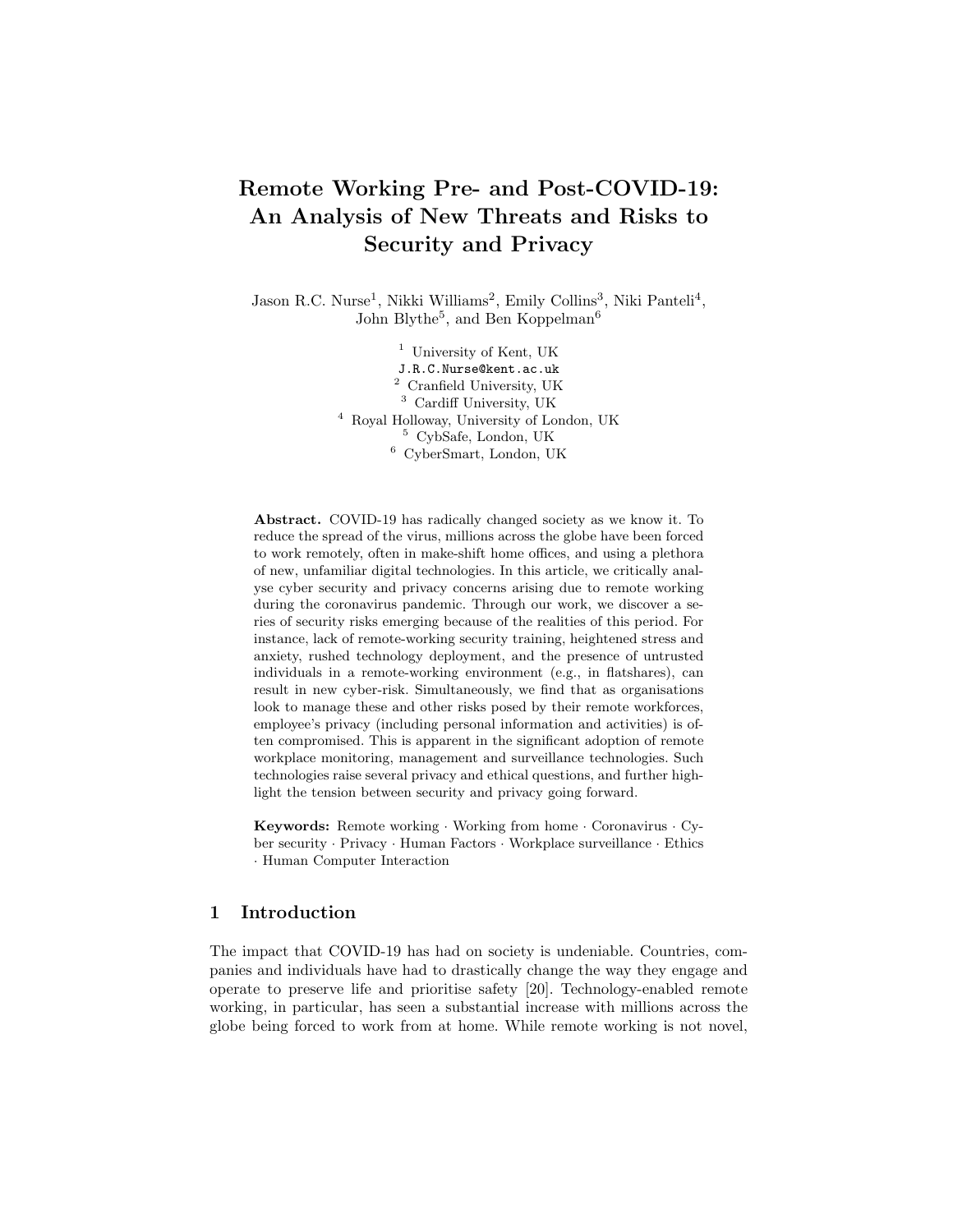the extent and speed at which it has been implemented over the last year is noteworthy as there are several compounded HCI, security and privacy implications for individuals and their employers. For instance, new forms of cybercrime and misinformation have emerged during the pandemic—both at the point of the initial spread (with online fraud and scams exploiting increased anxiety and poor mental health), and now as vaccines are being administered (with online anti-vax campaigns) [10, 11].

In this paper, we report on a critical analysis of the technology-related security and privacy issues arising due to the large-scale move to remote working as a result of COVID-19. This is based on openly available reports, media and academic articles. We consider risks that have arisen due to the increase in makeshift offices at home, the extent of distractions accompanying remote-working environments, and the abrupt adoption of various forms of new technology/apps to interact (e.g., Zoom, Microsoft Teams, Clubhouse, Houseparty). Of particular interest is how cyber security concerns and solutions have shifted before and after COVID-19. This incorporates the upsurge in attacks targeting remote work forces and challenges companies have had securing remote workforces (some of which pertain to difficulties in human use of new technology)  $[4, 8]$ . Finally, we discuss security implications for the future as remote working and the technologies that support it are likely to become further embedded into society, including workplaces, education institutions and business.

#### 2 Research Methodology

The methodology that we adopt for this research is based on a critical review of current literature, particularly reports from industry over the last year. To direct our study into the actual security and privacy risks to remote working pre- and post-COVID-19, we conduct an online search for current reports and articles around three core areas. The first area seeks to consider the characteristics and features of work-from-home scenarios, and the impact of COVID-19 on employees. The second area examines the security risks that emerge due to characteristics and features of remote working scenarios and COVID-19. The last area pays attention to the privacy risks emerging and the tensions with organisations aiming to secure remote systems, and employees seeking to maintain some privacy in their home environments. Once these articles were identified, they were then assessed to extract key issues, especially ones that have surfaced due to the pandemic. The sections below report the key findings and results from these analyses.

#### 3 Remote Working since COVID-19

Remote working, and working from home, have become the norm for many due to the pandemic. Such working has been required by governments due to various national and regional lockdowns, and many companies have encouraged this practice even after governmental mandates. Remote working is, of course,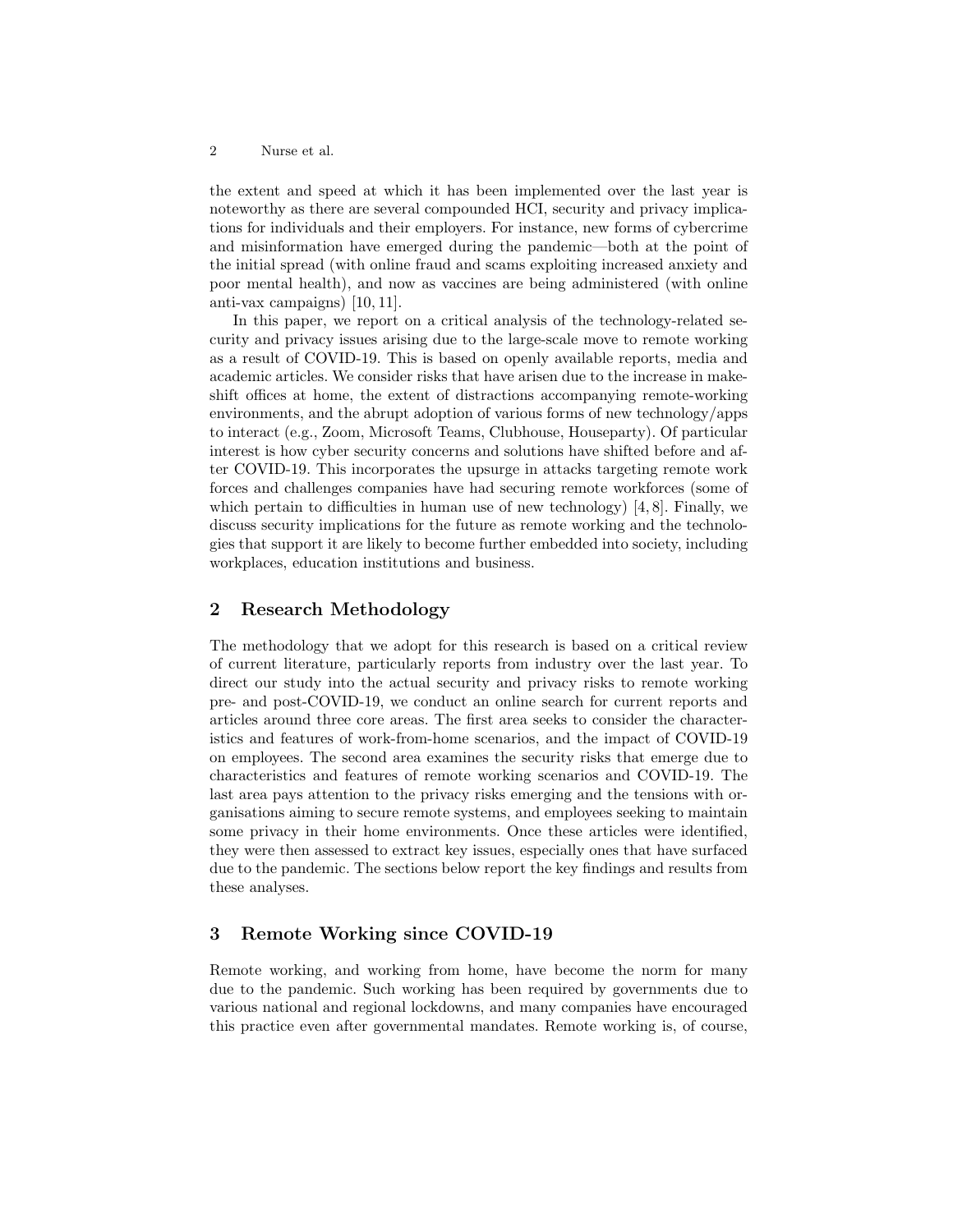not new and has existed for a long time due to its many advantages including flexible working, increased time with family, and better work-life balance [19]. From our research we found that many of these advantages were upheld during the pandemic. There were also some new additions such as an increased feeling of safety, due to lack of the need to commute to work or enter an office or public space, which may put one's health at risk.

The reported concerns accompanying remote working vastly outweighed the benefits in literature. The most commonly appearing were distractions from home life (e.g., family members, pets, chores) and friends, feelings of isolation, difficulties in communicating and team working with colleagues, overworking due to the desire to prove that one is working, technology problems, lack of visibility of staff, and difficulty finding an appropriate work-life balance [6, 9, 16]; all of which can impact productivity.

Assessing the influence of COVID-19 on remote working, we found that the pandemic exacerbated many of the existing challenges with this type of work. Isolation, burnout, and difficulties managing and supporting remote teams were high on the list of organisational and employee issues. There were some key differences in remote working due to COVID-19 however. For instance, COVID-19 forced employees to work from home, instead of it being a voluntary decision; this led to a completely new working experience for millions who had never worked remotely before [7, 17]. Also, employers and employees had little time to prepare for the mass need for remote working [17]. This meant that technology facilities (e.g., laptops, home offices or teleworking software) were often not in place, some technologies had to be rapidly adopted without proper testing (therefore increasing demands on technical support staff as well), and that other important concerns such as family commitments (e.g., new childcare or elderlycare demands) and well-being (both mental and physical) were neglected. These issues were particularly salient given the overall increased negative impact on mental health, job security and finances due to the pandemic [18].

#### 4 Security Risks

Cyber security has been a key concern during the pandemic as companies have been rushed into migrating to new technology platforms and services to communicate, allow remote working (and remote access to corporate systems) and for business engagement. Cyber criminals have kept track of the various issues caused by remote working, as well as the general pandemic, to increase their variety and number of attacks [10]. We examined the challenges to remote working in the context of security vulnerabilities and threats to identify a set of noteworthy risks emerging specifically due to, or greatly exacerbated by, the COVID-19 pandemic. These are arranged into two main areas, security risks associated with employees working remotely, and those related to the technologies that have been in use during the pandemic.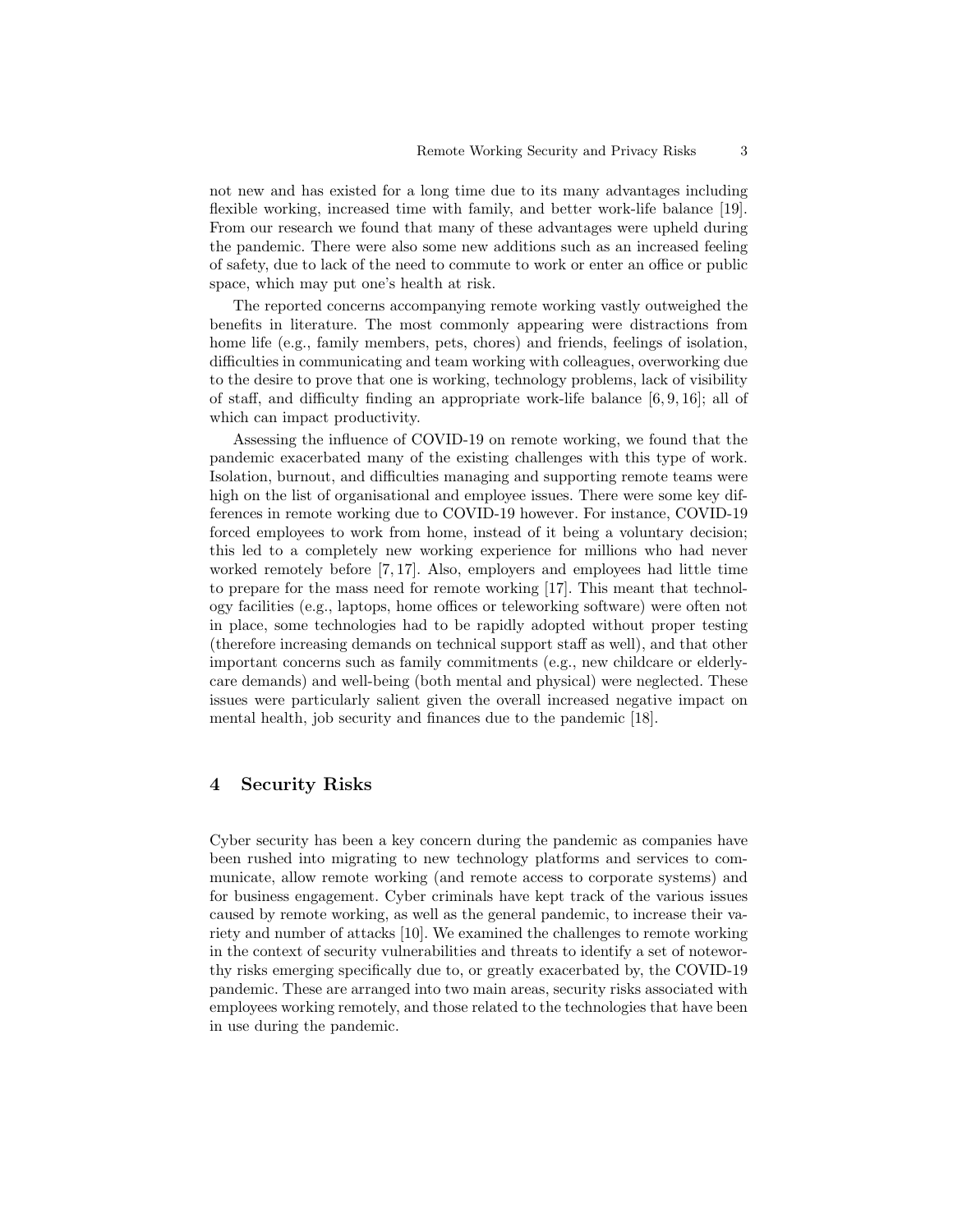#### 4 Nurse et al.

Employee-related security risks are focused on those issues that may target or be caused (intentionally or unintentionally) by an employee. We list exemplars of the key risks below.

- Increased likelihood of falling victim to cyber-attacks (e.g., phishing) because of a lack of concentration or distractions caused by a home-working space. This may link to family responsibilities or household needs that are new because of the pandemic (e.g., home schooling, entire families or flatmates at home for extended periods).
- Lack of remote-working security training resulting in poor security practices that increase the potential of a compromising cyber-attack. Many organisations were not able to train employees adequately before they were forced to work from home, which compounds this risk.
- De-prioritisation of security as a key concern because of heightened anxiety, stress, depression, burnout and poor mental health generally motivated by the pandemic. As individual employees focus more on basic needs (e.g., safety, health, job security), they may be less cognisant of workplace security concerns.
- Reduced access to information/knowledge that causes poor security practices, for instance, difficulty in quickly speaking with a work colleague about appropriate security behaviours when faced with a security-related decision. This issue is exacerbated by the length of time at which employees have had to work remotely, and the psychological differences of 'popping by' a colleague's desk or 'disrupting their work' by requesting a video call.
- Trusted/untrusted individuals in the remote-working environment (or household) may exploit new access to corporate data or services (e.g., using an unlocked laptop or phone, or listening to a confidential phone call). The reality is that these environments may be shared with unknown flatmates or others that may use this extended home-working period for malevolent purposes.
- Employees now experiencing minimal management monitoring or oversight may use that opportunity to steal confidential information from their employer or misuse corporate services. This may be further motivated by perceived job insecurity due to the pandemic; a period where many have been laid off, made redundant or furloughed.

Technology-related security risks are also a noteworthy concern. Exemplars are presented below.

– Rushed technology adoption due to national lockdowns leading to the deployment of untested or unreliable technologies. Such technologies may not work well and therefore give rise to employees adopting potentially dangerous shadow IT practices, e.g., not using Virtual Private Network (VPN) adequately, poor connection resulting in preferring insecure WiFi networks with better connection speeds, use of third-party services such as Dropbox, Google Drive for confidential work files.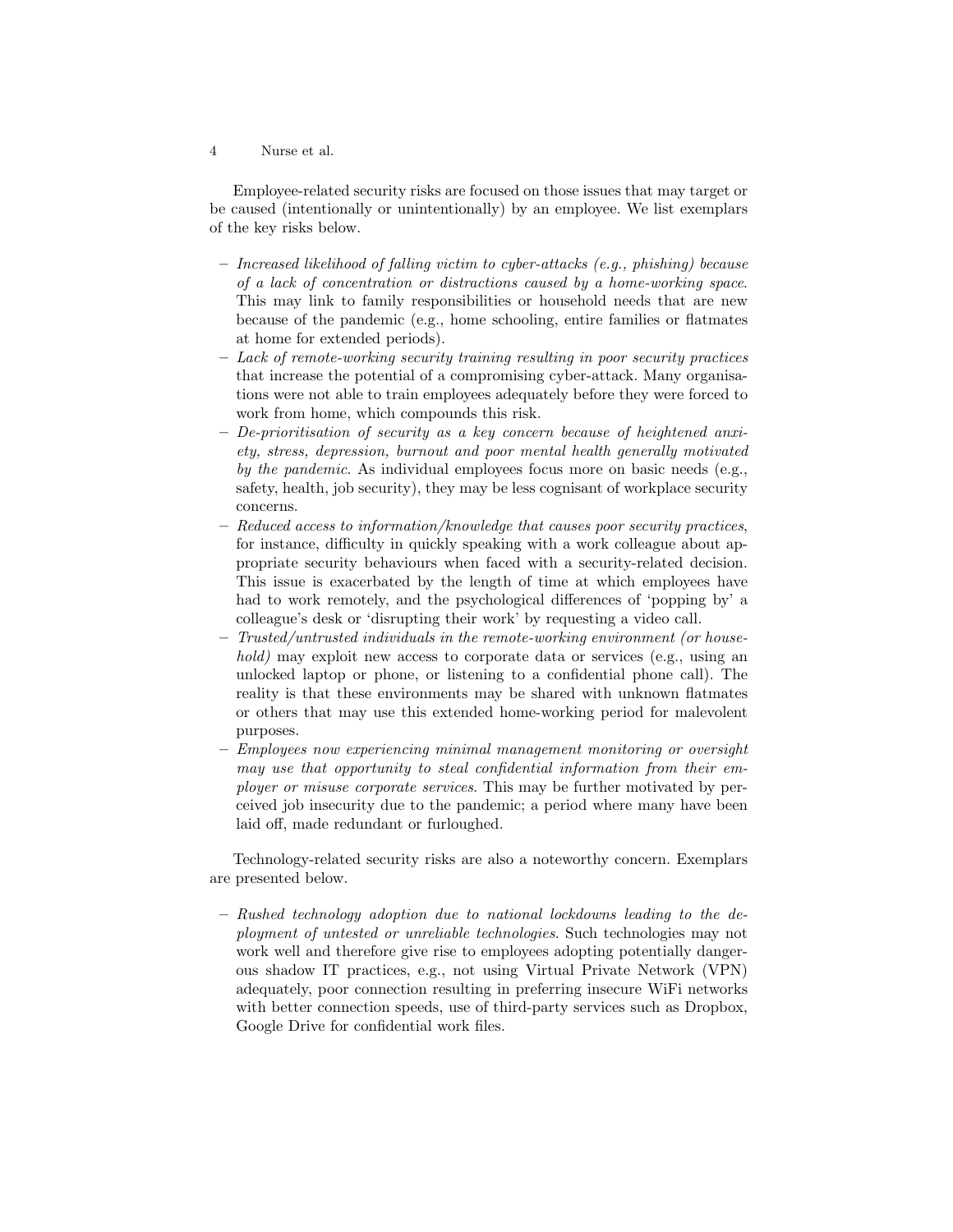- Unfamiliarity (or lack of proficiency) with new remote-working technology (e.g., Microsoft Teams, Zoom, etc.) leading to mistakes in the use and management of security features. The speed at which these technologies have been implemented because of the pandemic places a technical burden on individuals, at a time when they are already in stressful and tense situations.
- Security issues with remote-working and remote communication technologies can expose an organisation to increased risk. As highlighted above, the rush in adoption of new platforms to operate during COVID-19 also exposed enterprises to a range of new threats accompanying such technologies. For instance, we have seen several attacks targeting Zoom and Microsoft over the last year.
- Intentional or inadvertent use of work devices for personal matters, therefore opening work devices to additional risk. For instance, using work devices to watch films on illegitimate websites or download malicious attachments from personal emails, social media or gaming websites.
- Work devices may be stolen from the home or remote-working environment. If these devices are not appropriately encrypted, they pose a risk to corporate data and services. This risk is increased during the pandemic because criminals are aware that most individuals are working remotely and therefore are likely to have more mobile technology at home.
- Employees returning to work after a long period of remote working may bring infected devices in to the corporate network. Home networks are much more likely to be compromised than corporate networks, and therefore the extended period of remote working caused due to lockdowns, can increase the possibility of this risk.

As can be seen from the examples above, security risks can originate from various areas. A primary difference with these risks in a post-COVID world is that they are exacerbated by the physical and mental impact that COVID-19 has had on people's lives.

#### 5 Privacy Risks and Workplace Surveillance

While security risks and discussions dominated business concerns during the pandemic, privacy was a salient factor for employees. We analysed a series of current reports and articles exploring this issue, and noted an increasing prominence of discussions pertaining to workplace surveillance in remote-working setups. This was driven largely by employers and their worries about employee productivity, and secondly in an attempt to secure corporate data and systems. Below, we present exemplars of the primary risks to privacy emerging from our review.

– The potential infringement of employee's privacy caused by a dramatic surge in employer usage of (remote) workplace surveillance/monitoring technologies. This could include monitoring of keystrokes, screens and websites visited (e.g., [3]). A significant reality is that in some cases, employees may be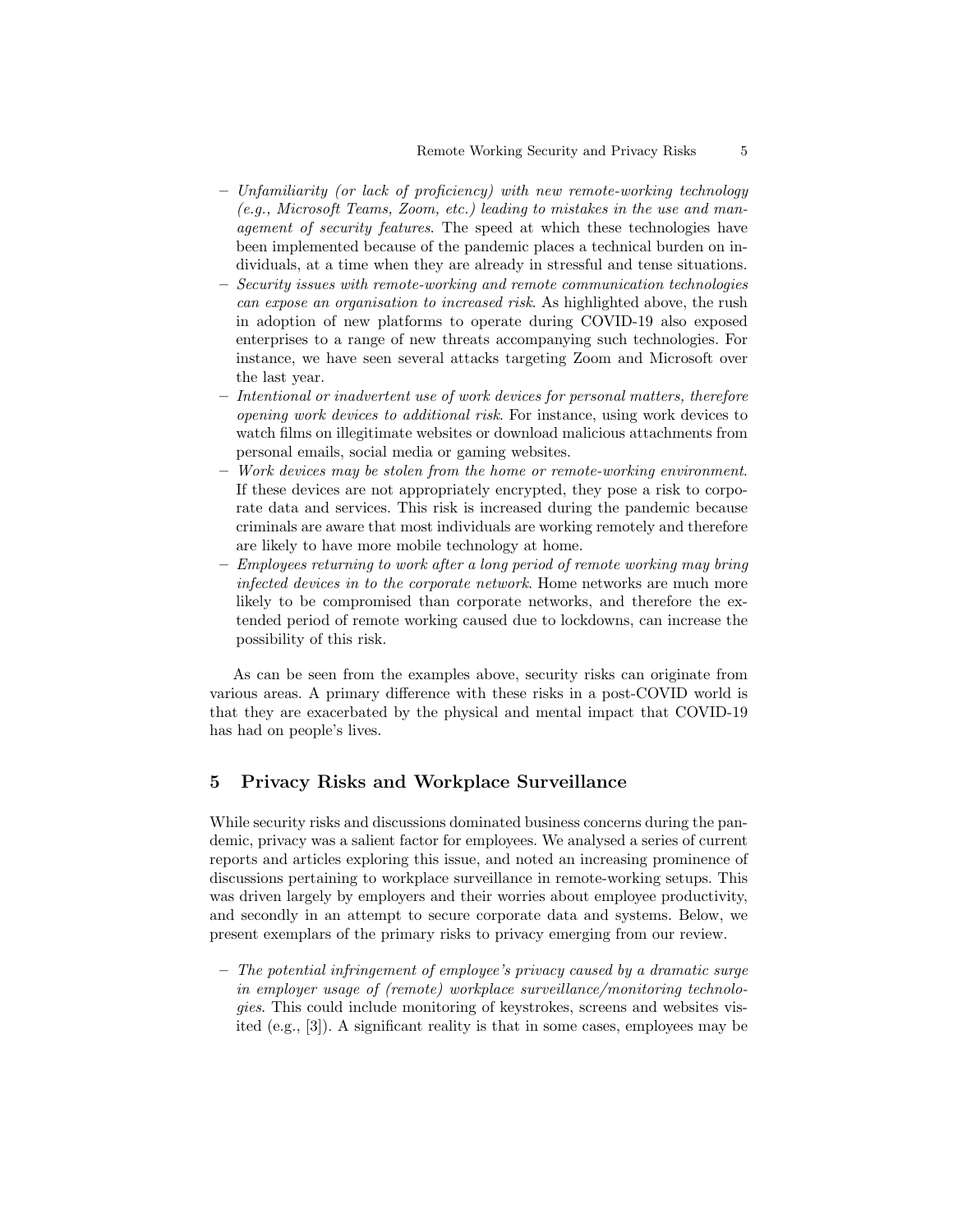#### 6 Nurse et al.

using their own technologies (smartphones, iPads, laptops) for remote working, thereby giving employers—or the companies they outsource to—access to vast amounts of personal employees data.

- New forms of technology emerging during the pandemic that are able to monitor employee emotional state (e.g., as smart technologies [1]) could also violate privacy. For example, such emotional and psychological data, if not properly protected, may be used to profile employees according to their wellbeing, and thus impact employment or future career prospects.
- Exposure of personal information as a result of how remote working and communication technologies are used. For instance, exposing home (living room, bedroom, office) backgrounds in video calls, or posting photos online of home offices can leak personal data (e.g., interest, hobbies) [15] which can be further used as the basis for cybercrime. This touches on the common issue of oversharing online and its link to cyber risk [12]; an issue overlooked in the pandemic as individuals focus primary on staying connected through online services.

#### 6 Discussion and Conclusion

A number of salient risks were identified in our reflection above, and it is important that organisations now reflect on the choices made during an emergency to keep the business going, and ensure they match their business as usual security posture and risk tolerance. Where new software has been adopted there is now an opportunity to update training to remedy lack of proficiency issues, and review configurations to ensure any risks introduced during the pandemic are minimised. Most organisations have cyber security training for employees and it is important for this to include how to minimise security risks whilst working remotely. The training should cover taking sensible precautions to protect privacy, how to protect devices in public spaces (the home is not a public space but it may have untrusted people in it, so can, on occasion, be considered from this perspective), use of non-corporate networks, and the importance of using company sanctioned options for file transfer and access of company resources.

Looking forward, another key risk is related to bringing infected devices back to the corporate network. Prior to COVID-19 many organisations will have assumed that employee devices, which predominantly connect to the corporate network, are trusted devices and unlikely to be bringing infections into the network. A separate guest network may also be available for external visitors. It seems likely that in the future the default will be a Zero Trust architecture (where there is no trust in devices by default) [14]. Therefore, so long as this remains usable for employees, this would eliminate the need to run multiple networks with different levels of trust, and would result in a greater level of security.

Many organisations have indicated they do not expect employees to return to the office full time [2]. There is now time to reflect on how to best support this way of working in the future. To facilitate remote working, more employees will be issued with laptops, to avoid the need for them to use personal devices for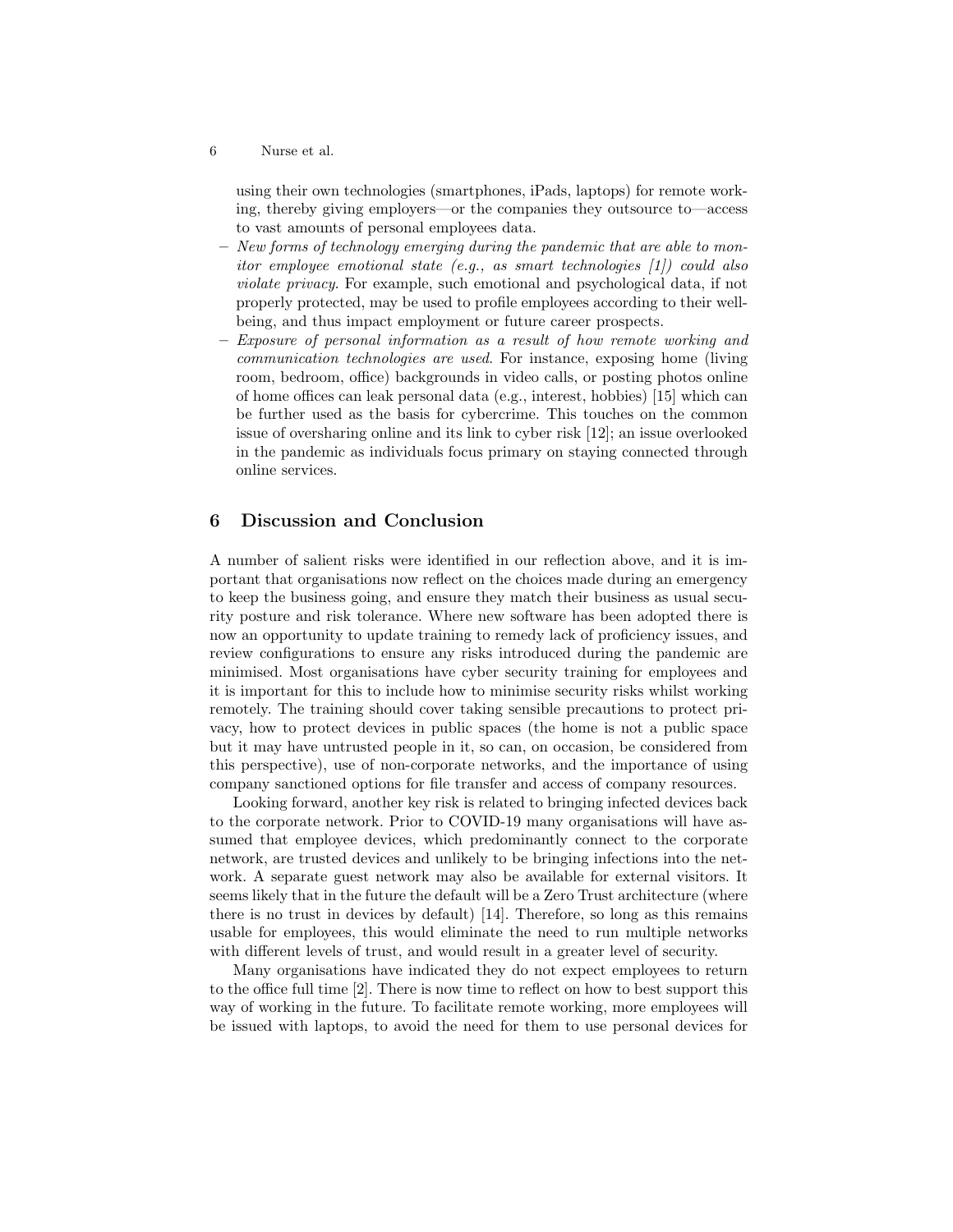work; though this does not address the issue of using work devices for personal activities. Whilst remote working is not new to most organisations, the move to more extensive home working also means employees need to be able to access a wide range of corporate systems and resources remotely in the long term. Now organisations should evaluate whether existing solutions meet future needs, and to identify alternatives if not. Once a solution has been chosen it is also vital to configure it correctly and ensure appropriate employee training is in place.

Some risks are universal, including an increase in COVID-19-related phishing attacks and the need to keep software up to date, and everyone should be taking proactive steps to address them. Some of these steps may also include exploring the utility of cyber insurance, which can offer some level of protection and support after incidents [13]. Other risks, for example the likelihood of confidential conversations being overheard, are context specific, and this highlights the importance of asking people to consider the nature of their work and new work environment. Some jobs require a substantial number of video calls with external contacts, and for these workers the privacy related recommendations are more important than for someone only communicating with other employees.

In terms of privacy, there is a clear tension between an employee's wish for privacy in their own home, and the employer's goal to be able to monitor productivity while workers are not co-located with them. Sometimes monitoring is introduced as a preventative measure, without there being any evidence to indicate it is needed. There is limited evidence to show employees are doing less work whilst at home, in fact some research shows the opposite [5], and the introduction of additional monitoring adds to the perception that employees are not trusted. A perception of a lack of trust coupled with intrusive monitoring may weaken the relationship between the organisation and such individuals.

The pandemic has increased acceptance of flexible work schedules, and this has been a substantial advancement in terms of inclusivity, particularly for those with caring responsibilities who might wish to complete their work according to their own schedule. In order to maintain trust between employers and employees it is important to identify the minimum level of monitoring that could be used to give adequate assurance, and this will vary depending on the roles being undertaken. It is likely that cultural norms around levels of monitoring will develop, similar to expectations around realities such as time recording, which is commonplace in some sectors.

#### References

- 1. BBC: A wristband that tells your boss if you are unhappy (2020), https://www.bbc.co.uk/news/business-55637328 (Accessed on 14 March 2021)
- 2. BBC: No plan for a return to the office for millions of staff (2020), https://www.bbc.co.uk/news/business-53901310 (Accessed on 14 March 2021)
- 3. Bloomberg: Bosses Panic-Buy Spy Software to Keep Tabs on Remote Workers (2020), https://www.bloomberg.com/news/features/2020-03-27/bosses-panicbuy-spy-software-to-keep-tabs-on-remote-workers (Accessed on 14 March 2021)